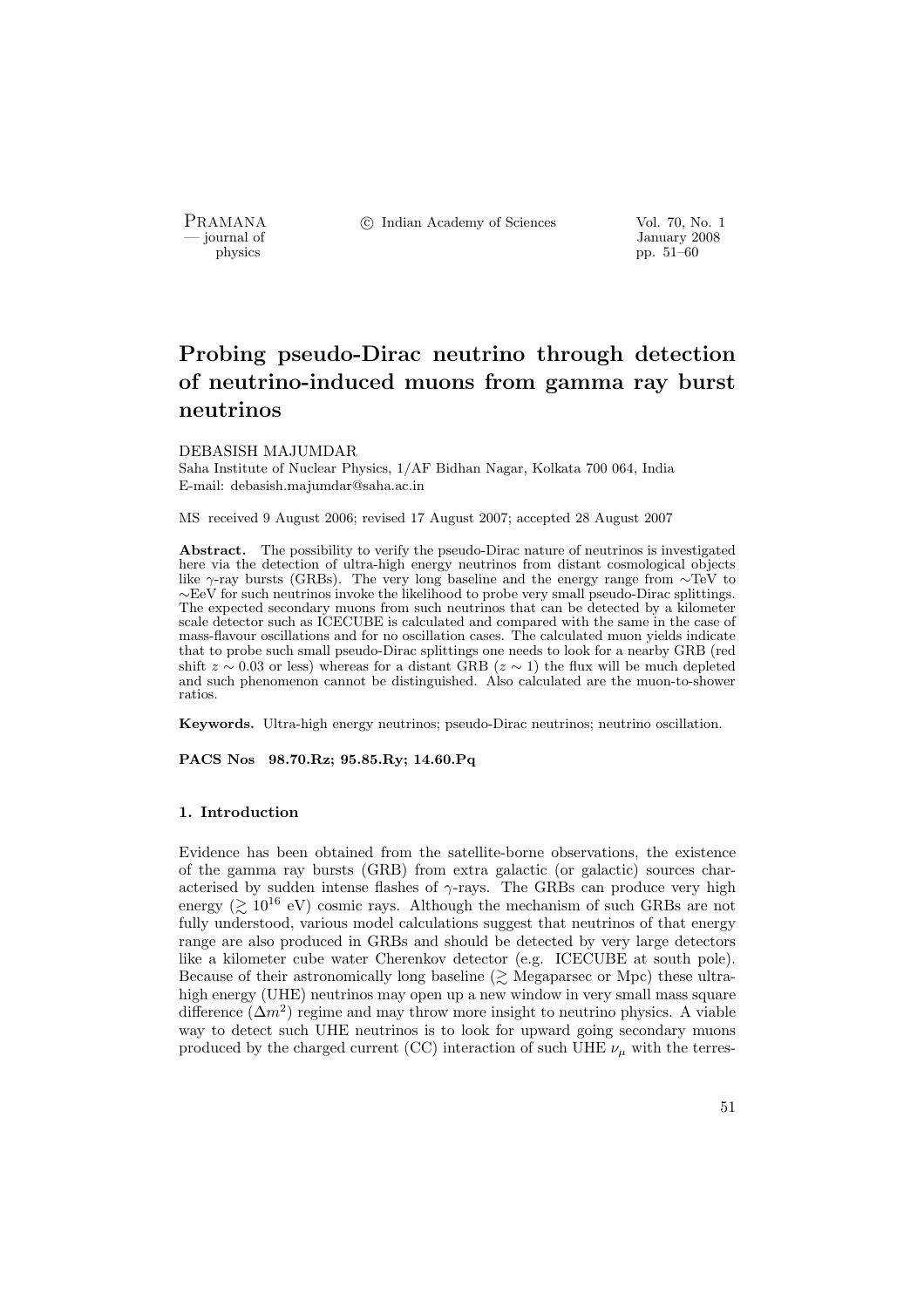trial rock. Already installed AMANDA in the south pole and the future ICECUBE [1] detector, are able to detect such secondary muons. Both are water Cherenkov detectors and use south pole ice as the detector material.

The possibility that the UHE neutrinos from a distant GRB can probe very low  $\Delta m^2$  region much below the solar or atmospheric neutrino regime, can be utilised in investigating the proposed pseudo-Dirac nature of the neutrinos [2,3] through its detection in large (∼km<sup>2</sup> ) detectors [4] like ICECUBE. In the pseudo-Dirac scenario, each active neutrino is split into two almost degenerate components of active and sterile part. This can be theoretically realised from the generic mass matrix in  $[\nu_L, (\nu_R)^C]$  basis which can be written as (for one generation)

$$
\left(\begin{array}{cc} m_\text{L} & m_\text{D} \\ m_\text{D} & m_\text{R} \end{array}\right),
$$

where the tiny Majorana mass terms  $m<sub>L</sub>$  and  $m<sub>R</sub>$  ( $m<sub>L</sub>$ ,  $m<sub>R</sub> \ll m<sub>D</sub>$ ) are introduced to slightly lift the degeneracy of Dirac mass  $m<sub>D</sub>$ . Thus the Dirac neutrino is split into a pair of almost degenerate Majorana neutrinos with nearly maximum mixing angle given by  $\tan 2\theta = 2m_D/(m_R - m_L)$ . In this scenario, therefore, each of the three neutrino species is split up into a pair of neutrinos with very tiny mass square difference  $\Delta m^2 = 2m_D(m_L + m_R)$ . For three-generation scenario, therefore each of the three types of neutrinos has this pseudo-Dirac splitting of very small mass square difference.

The purpose of this work is to demonstrate the possibility of probing the pseudo-Dirac nature by studying the neutrino oscillation effects through the detection yield of neutrino-induced muons in a large (km<sup>2</sup> ) neutrino detector such as ICECUBE. For this purpose, the expected muon signal induced by neutrinos from a GRB at Mpc distance is calculated by separately folding (i) the flavour oscillation effects and (ii) the oscillation effects in pseudo-Dirac scenario to the GRB neutrino flux.

# 2. GRB flux, neutrino oscillations and number of secondary muons

The GRB neutrino flux is estimated by considering the relativistic fireball model [5]. In the relativistic expanding fireball model of GRB, protons (also electrons, positrons and photons) produced in the magnetic field of the rotating accretion disc around a possible black hole are accelerated perpendicular to the accretion disc at almost the speed of light forming a jet which is referred to as fireball. The burst is supposed to be the dissipation of kinetic energy of this relativistic expanding fireball. These very highly energetic protons in the jet then interact with the photons and produce pions (cosmological beam dump) through the process of  $\Delta$  resonance. (The pions are also produced through the pp process.) These pions then decay to yield  $\nu_{\mu}$  and  $\nu_{e}$  in the approximate proportion of 2:1.

The neutrino flux from a GRB depends on several GRB parameters. Firstly, the Lorentz boost factor  $\Gamma$  is required for the transformation from the fireball blob to observer's frame of reference. As the shocked protons in the blob photoproduce pions, the photon break energy (as the photon spectrum is considered broken) and the photon luminosity  $L_{\gamma}$  (generally ~10<sup>53</sup> erg/s) are important parameters for determining the neutrino spectrum.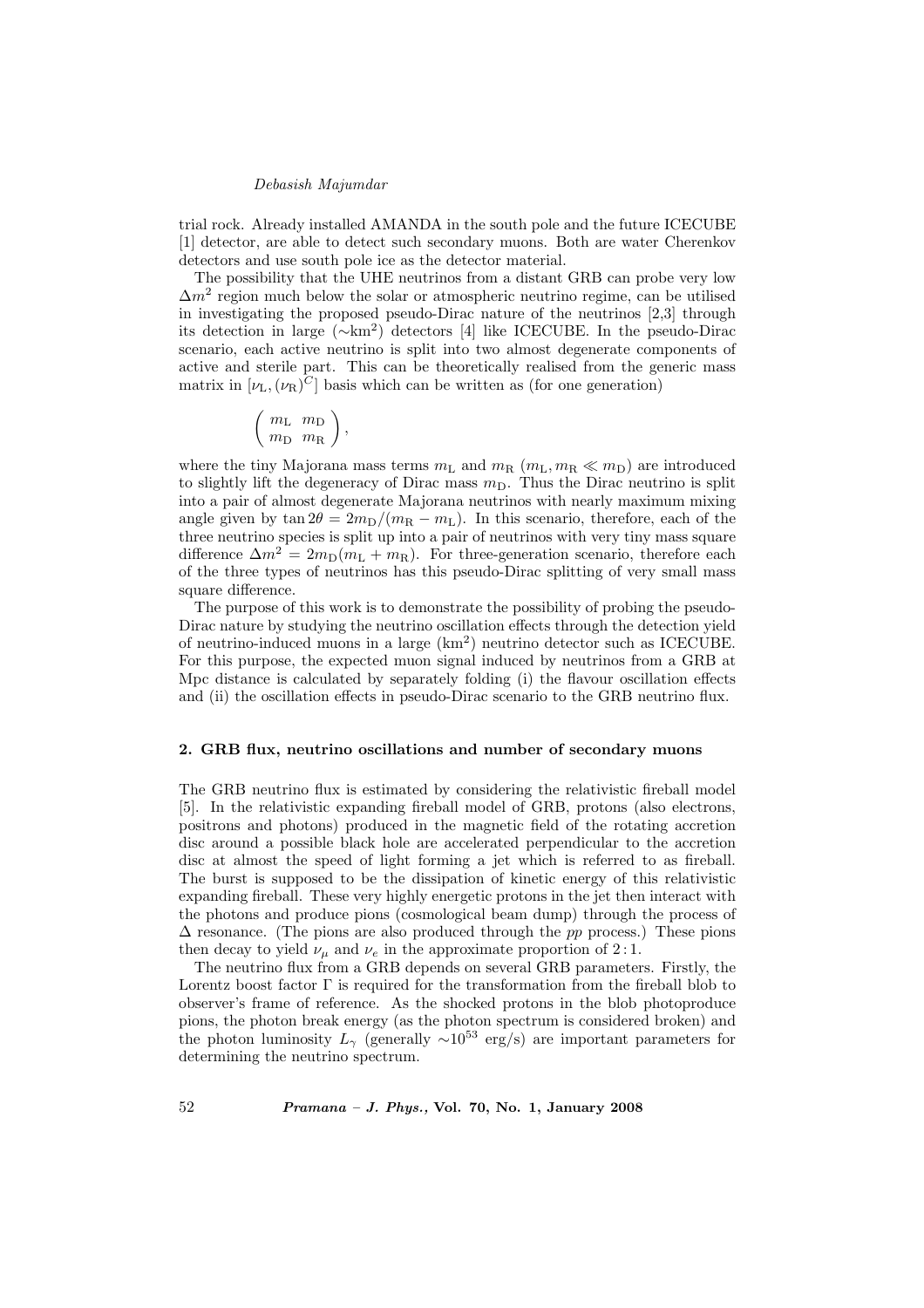## Ultra-high energy pseudo-Dirac neutrinos from GRB neutrinos

With all these, the neutrino spectrum from a GRB can be parametrised as [6,7]

$$
\frac{dN_{\nu}}{dE_{\nu}} = A \times \min(1, E_{\nu}/E_{\nu}^{b}) \times \frac{1}{E_{\nu}^{2}}.
$$
\n(1)

In the above,  $E_{\nu}$  is the neutrino energy,  $N_{\nu}$  is the number of neutrinos and

$$
E_{\nu}^{b} \simeq 10^{6} \frac{\Gamma_{2.5}^{2}}{E_{\gamma, \text{MeV}}^{b}} \text{GeV}
$$
  
\n
$$
\Gamma_{2.5} = \Gamma/10^{2.5}
$$
  
\n
$$
A = \frac{E_{\text{GRB}}}{1 + \ln(E_{\nu \text{max}}/E_{\nu}^{b})},
$$
\n(2)

where  $E_{\nu_{\text{max}}}$  is the cut-off energy for the GRB neutrinos and  $E_{\text{GRB}}$  is the total energy that a GRB emits. Now, the observed energy  $E_{\nu}^{\rm obs}$  of a neutrino with the actual energy  $E_{\nu}$  coming from a GRB at a red-shift distance z is given by the relation  $E_{\nu}^{\text{obs}} = E_{\nu}/(1+z)$  and similarly, the maximum observable neutrino energy  $E_{\nu_{\text{max}}}^{\text{obs}} = E_{\nu_{\text{max}}}/(1+z)$ . The co-moving distance d of a GRB at red-shift z is given by

$$
d(z) = \frac{c}{H} \int_0^z \frac{dz'}{\sqrt{\Omega_\Lambda + \Omega_M (1 + z')^3}},\tag{3}
$$

where  $\Omega_M$  is the matter density (both luminous and dark) and  $\Omega_{\Lambda}$  is the dark energy density respectively in units of critical density of the universe and  $c, H$  are the velocity of light in vacuum and Hubble constant respectively. In the present calculation  $c = 3 \times 10^5$  km/s and  $H = 72$  km/s/Mpc (1 Mpc =  $3.086 \times 10^{19}$  km). Therefore, the neutrinos from a single GRB that can be observed on Earth per unit Energy per unit area of the Earth is given by

$$
\frac{\mathrm{d}N_{\nu}^{\text{obs}}}{\mathrm{d}E_{\nu}^{\text{obs}}} = \frac{\mathrm{d}N_{\nu}}{\mathrm{d}E_{\nu}} \frac{1}{4\pi d^2(z)} (1+z). \tag{4}
$$

Here, as is evident from the above, the total flux per unit area per unit energy from a single GRB is being considered rather than the flux per unit time.

The production process of UHE neutrinos suggests that the neutrino flavours are produced in the ratio  $\nu_e : \nu_\mu : \nu_\tau = 1 : 2 : 0$ . Considering the maximal mixing between  $\nu_{\mu}$  and  $\nu_{\tau}$  (as indicated by the atmospheric neutrino data) and the element  $U_{e3}$  of the mass-flavour mixing matrix to be zero, the flavour ratio on reaching the Earth, for neutrino mass-flavour oscillation, becomes  $\nu_e : \nu_\mu : \nu_\tau = 1 : 1 : 1$ irrespective of the solar mixing angle. Needless to say, because of the astronomical baseline ( $L \sim \text{Mpc}$ ), the acquired relative phases of the propagating neutrino mass eigenstates are averaged out  $(\Delta m^2 L/E \gg 1)$  and the UHE neutrinos from a GRB reaching the Earth are incoherent mixture of mass eigenstates. Therefore, the probability for measuring a particular flavour  $\beta$  by a terrestrial neutrino telescope, if only flavour oscillation is considered, is  $P_\beta = 1/3$ .

On the other hand, in pseudo-Dirac scenario, we have each of the three mass eigenstates  $\nu_1$ ,  $\nu_2$  and  $\nu_3$  to be nearly degenerate pairs and thus one obtains a total

*Pramana – J. Phys.*, Vol. 70, No. 1, January 2008  $53$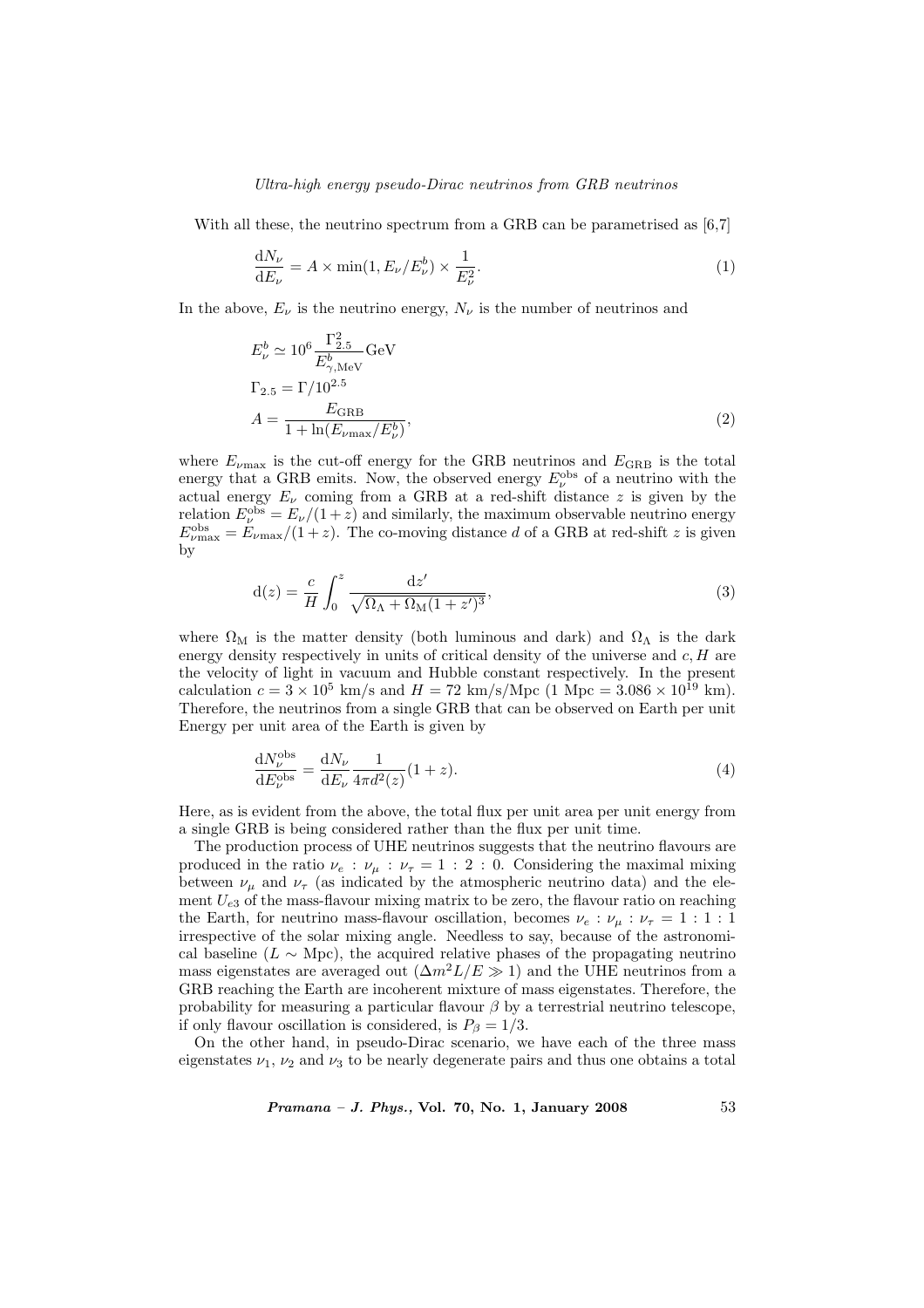of six mass eigenstates. Kobayashi and Lim [3] worked out the mixing in such scenario and calculated the oscillation probability. Following [3] and Beacom et al [4] the probability  $P_\beta$  to detect a flavour  $\beta$  by a neutrino telescope for pseudo-Dirac neutrinos is

$$
P_{\beta} = \sum_{\alpha} w_{\alpha} \sum_{j=1}^{3} |U_{\alpha j}|^2 |U_{\beta j}|^2 \left[1 - \sin^2 \left(\frac{\Delta m_j^2 L}{4E}\right)\right],\tag{5}
$$

where  $m_i (j = 1, 3)$  denotes the mass eigenstates for the three types of neutrinos,  $\Delta m_j^2$  is the mass square difference due to pseudo-Dirac splitting of the mass eigenstate  $\nu_j$ .  $\alpha$ ,  $\beta$ , ... denote the flavour index and  $U_{\alpha j}$  is the CKM matrix for three generation mass to flavour mixing.  $w_{\alpha}$  is the relative flux of each of the neutrino generation mass to navour mixing.  $w_{\alpha}$  is the relation flavours  $(\alpha)$  at the production point  $(\sum_{\alpha} w_{\alpha} = 1)$ .

The total number of secondary muons induced by GRB neutrinos at a detector of unit area is given by (following  $[6,8,9]$ )

$$
S = \int_{E_{\text{thr}}}^{E_{\nu_{\text{max}}}^{\text{obs}}} dE_{\nu}^{\text{obs}} \frac{dN_{\nu}^{\text{obs}}}{dE_{\nu}^{\text{obs}}} P_{\text{surv}}(E_{\nu}^{\text{obs}}, \theta_z) P_{\mu}(E_{\nu}^{\text{obs}}, E_{\text{thr}}). \tag{6}
$$

In the above,  $P_{\text{surv}}$  is the probability that a neutrino reaches the detector without being absorbed by the Earth. This is a function of the neutrino–nucleon interaction length in the Earth and the effective path length  $X(\theta_z)$  (g cm<sup>-2</sup>) for incident neutrino zenith angle  $\theta_z$  ( $\theta_z = 0$  for vertically downward entry with respect to the detector). The interaction length  $L_{int}$  is given by

$$
L_{\rm int} = \frac{1}{\sigma^{\rm tot}(E_{\nu}^{\rm obs})N_A} \tag{7}
$$

and

$$
P_{\text{surv}}(E_{\nu}^{\text{obs}}, \theta_z) = \exp[-X(\theta_z)/L_{\text{int}}] = \exp[-X(\theta_z)\sigma^{\text{tot}}N_A],\tag{8}
$$

where  $N_A (= 6.022 \times 10^{23} \text{g}^{-1})$  is the Avogadro number and  $\sigma^{\text{tot}} (= \sigma^{\text{CC}} + \sigma^{\text{NC}})$  is the total cross-section. The effective path length  $X(\theta_z)$  is calculated as

$$
X(\theta_z) = \int \rho(r(\theta_z, \ell)) \mathrm{d}\ell. \tag{9}
$$

In eq. (9),  $\rho(r(\theta_z, \ell))$  is the matter density inside the Earth at a distance r from the centre of the Earth for neutrino path length  $\ell$  entering into the Earth with a zenith angle  $\theta_z$ . The quantity  $P_\mu(E_\nu^{\text{obs}}, E_{\text{thr}})$  in eq. (6) is the probability that a secondary muon is produced by CC interaction of  $\nu_{\mu}$  and reach the detector above the threshold energy  $E_{\text{thr}}$ . This is then a function of  $\nu_{\mu}N$  (N represents nucleon)–CC interaction cross-section  $\sigma^{\rm CC}$  and the range of the muon inside the rock.

$$
P_{\mu}(E_{\nu}^{\text{obs}}, E_{\text{thr}}) = N_{\text{A}} \sigma^{\text{CC}} \langle R(E_{\nu}^{\text{obs}}; E_{\text{thr}}) \rangle. \tag{10}
$$

In the above  $\langle R(E_{\nu}^{\text{obs}};E_{\text{thr}}) \rangle$  is the average muon range given by

54 Pramana – J. Phys., Vol. 70, No. 1, January 2008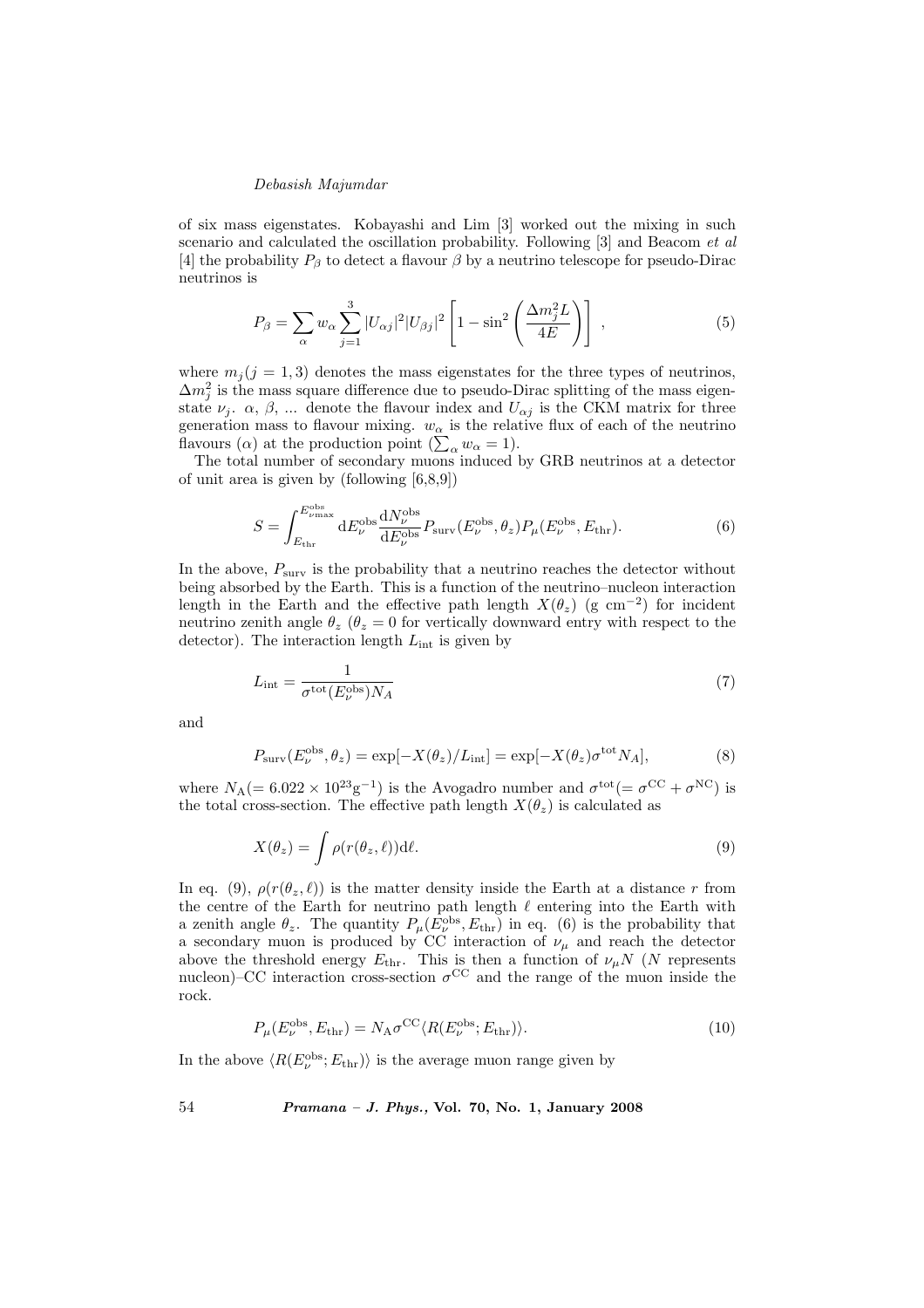Ultra-high energy pseudo-Dirac neutrinos from GRB neutrinos

$$
\langle R(E_{\nu}^{\text{obs}}; E_{\text{thr}}) \rangle = \frac{1}{\sigma^{\text{CC}}} \times \int_{0}^{1 - E_{\text{thr}}/E_{\nu}} dy R(E_{\nu}^{\text{obs}}(1 - y), E_{\text{thr}}) \frac{d\sigma^{\text{CC}}(E_{\nu}^{\text{obs}}, y)}{dy}, \quad (11)
$$

where  $y = (E_{\nu}^{\text{obs}} - E_{\mu})/E_{\nu}^{\text{obs}}$  is the fraction of energy loss by a neutrino of energy  $E_{\nu}^{\rm obs}$  in the charged current production of a secondary muon of energy  $E_{\mu}$ . Needless to say that a muon thus produced from a neutrino with energy  $E_{\nu}$  can have the detectable energy range between  $E_{\text{thr}}$  and  $E_{\nu}$ . The range  $R(E_{\mu}, E_{\text{thr}})$  for a muon of energy  $E_{\mu}$  is given as

$$
R(E_{\mu}, E_{\text{thr}}) = \int_{E_{\text{thr}}}^{E_{\mu}} \frac{\mathrm{d}E_{\mu}}{\langle \mathrm{d}E_{\mu}/\mathrm{d}X \rangle} \simeq \frac{1}{\beta} \ln \left( \frac{\alpha + \beta E_{\mu}}{\alpha + \beta E_{\text{thr}}} \right). \tag{12}
$$

The average lepton energy loss with energy  $E_{\mu}$  per unit distance travelled is given by [8]

$$
\left\langle \frac{\mathrm{d}E_{\mu}}{\mathrm{d}X} \right\rangle = -\alpha - \beta E_{\mu}.\tag{13}
$$

The values of  $\alpha$  and  $\beta$  used in the present calculations are

$$
\alpha = \{2.033 + 0.077 \ln[E_{\mu}(\text{GeV})]\} \times 10^{-3} \text{ GeV cm}^2 \text{ g}^{-1}
$$
  

$$
\beta = \{2.033 + 0.077 \ln[E_{\mu}(\text{GeV})]\} \times 10^{-6} \text{ cm}^2 \text{ g}^{-1}
$$
(14)

for  $E_u \lesssim 10^6$  GeV [10] and

$$
\alpha = 2.033 \times 10^{-3} \text{ GeV cm}^2 \text{ g}^{-1}
$$
  

$$
\beta = 3.9 \times 10^{-6} \text{ cm}^2 \text{ g}^{-1}
$$
 (15)

otherwise [11].

#### 3. Calculations and results

The GRB neutrino flux is calculated for a GRB with energy  $E_{\rm GRB} = 10^{53}$  erg. The neutrino break energy  $E^b_\nu$  is calculated following eq. (2) with the Lorentz factor  $\Gamma = 50.12$  and corresponding photon break energy  $E_{\gamma, \text{MeV}}^b = 0.794$ . These values are obtained from Guetta et al [12] from their fireball model framework calculations. These values are tabulated in ref. [6]. The calculation is performed for several values of red-shift  $(z)$ . In this calculation all length units are taken in km.

The probability  $P_\beta$  in eq. (5) is computed with solar mixing angle  $\theta_\odot = 32.31^\circ$ , the atmospheric mixing angle  $\theta_{\text{atm}} = 45.0^{\circ}$  and 1-3 mixing angle  $\theta_{13} = 0$ . Also, the representative pseudo-Dirac splittings are considered as  $\Delta m_j^2 = 10^{-12} \text{ eV}^2$  for each of the three species. Note that, in this case,  $P_\beta$  for mass-flavour oscillation is 1/3. GRB neutrino flux with red-shift  $z$ , per square kilometer on Earth per unit energy (GeV) for a zenith angle  $\theta_z$ , is obtained using eqs (1)–(4) and then multiplied by the probability  $P_\beta$ .

*Pramana – J. Phys.*, Vol. 70, No. 1, January 2008  $55$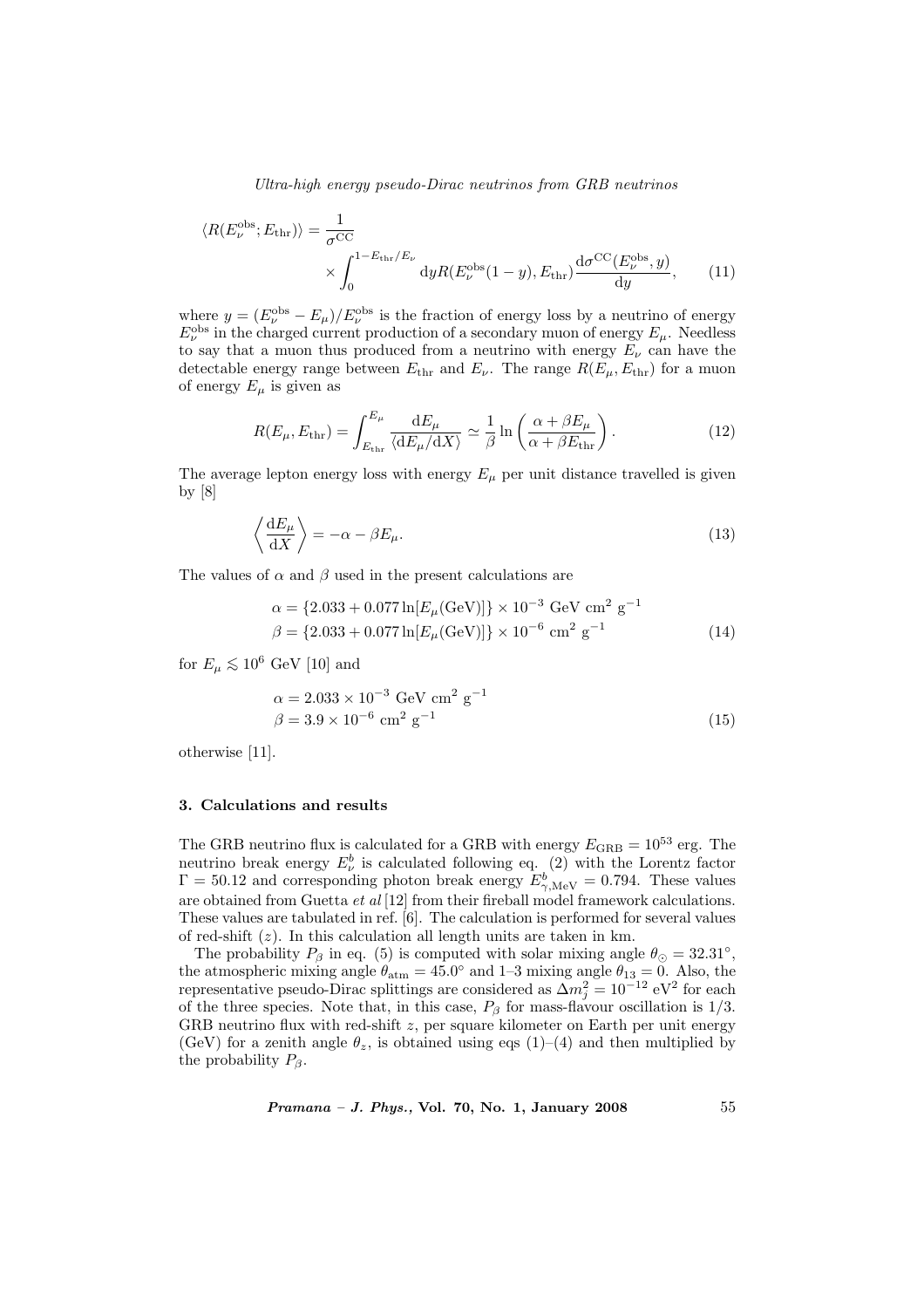The secondary muon yield at a kilometer scale detector such as ICECUBE is calculated using eqs  $(6)$ – $(15)$ . The Earth matter density in eq.  $(9)$  is taken from ref. [9] using the preliminary Earth reference model (PREM). The interaction crosssections – both charged current and total – used in these equations are taken from the tabulated values (and the analytical form) given in ref. [13]. In the present calculations  $E_{\nu_{\text{max}}}^{\text{obs}} = 10^{11} \text{ GeV}$  and threshold energy  $E_{\text{thr}} = 1 \text{ TeV}$  are considered.

Figure 1 shows the total yield of secondary muons induced by UHE neutrinos from GRBs of different red-shift values ranging from 0.02 to 3.8, for three cases, namely (i) no neutrino oscillation, (ii) mass-flavour oscillation and (iii) the psedo-Dirac oscillation. The zenith angle is taken to be  $\theta_z = 180^\circ$  (vertically upwards neutrino, i.e. muons coming from vertically below the detector). Figure 2 is same as figure 1 but for  $\theta_z = 100.9^{\circ}$ . The pseudo-Dirac case distinctly differs from flavour oscillation and no oscillation scenarios. In the present case considered here, the secondary muon events for pseudo-Dirac oscillation is almost half the yield from the expected events if the UHE neutrinos suffer only mass-flavour oscillation and same is around six times less in case there is no oscillation.

We have also repeated the calculation with the isotropic flux resulting from the summation of sources as given by Gandhi et al.

$$
\mathcal{F}(E_{\nu}) = \frac{dN_{\nu_{\mu} + \bar{\nu}_{\mu}}}{dE_{\nu}} = \mathcal{N} \left(\frac{E_{\nu}}{1 \text{ GeV}}\right)^{-n} \text{cm}^{-2} \text{ s}^{-1} \text{ sr}^{-1} \text{ GeV}^{-1}.
$$
 (16)

In the above,

$$
\mathcal{N} = 4.0 \times 10^{-13}
$$
,  $n = 1$ , for  $E_{\nu} < 10^5$  GeV,  
\n $\mathcal{N} = 4.0 \times 10^{-8}$ ,  $n = 2$ , for  $E_{\nu} > 10^5$  GeV,

Thus,

$$
\frac{dN_{\nu_{\mu}}}{dE_{\nu}} = \phi_{\bar{\nu}_{\mu}} = \frac{dN_{\bar{\nu}_{\mu}}}{dE_{\nu}} = \phi_{\bar{\nu}_{\mu}} = 0.5\mathcal{F}(E_{\nu})
$$
\n
$$
\frac{dN_{\nu_{e}}}{dE_{\nu}} = \phi_{\nu_{e}} = \frac{dN_{\bar{\nu}_{e}}}{dE_{\nu}} = \phi_{\bar{\nu}_{e}} = 0.25\mathcal{F}(E_{\nu}).
$$
\n(17)

The total number of secondary muons (from the charged current interaction of  $\nu_{\mu}$  only) at a kilometer scale detector for such flux are obtained as (i) 4.3 per year for pseudo-Dirac oscillation, (ii) ∼9 per year for mass-flavour oscillation and (iii)  $~\sim$ 18 per year for an average distance of the GRBs  $~\sim$  100 Mpc. These numbers can be compared with the single GRB case at  $z = 0.03 \approx 100$  Mpc and at a zenith angle  $\theta_z = 100.9^{\circ}$ . The secondary muon yields at ICECUBE-type detector are 22 for pseudo-Dirac case, 44.65 for mass-flavour oscillation case and 77.5 for no oscillation case. Similar calculations for single GRB case at  $z = 1.0$ , yield the expected number of muons as 0.016 for pseudo-Dirac case, 0.03 for mass-flavour oscillation case and 0.06 for no oscillation case. Therefore, for the case of single GRB event at a very long distance ( $z \sim 1$ ), the neutrino flux will be much reduced and it is not possible to distinguish the single GRB effect from the isotropic GRB neutrino flux and consequently it will be very difficult to obtain any signature of pseudo-Dirac nature. But for a GRB occurring much nearer, the secondary muon

56 Pramana – J. Phys., Vol. 70, No. 1, January 2008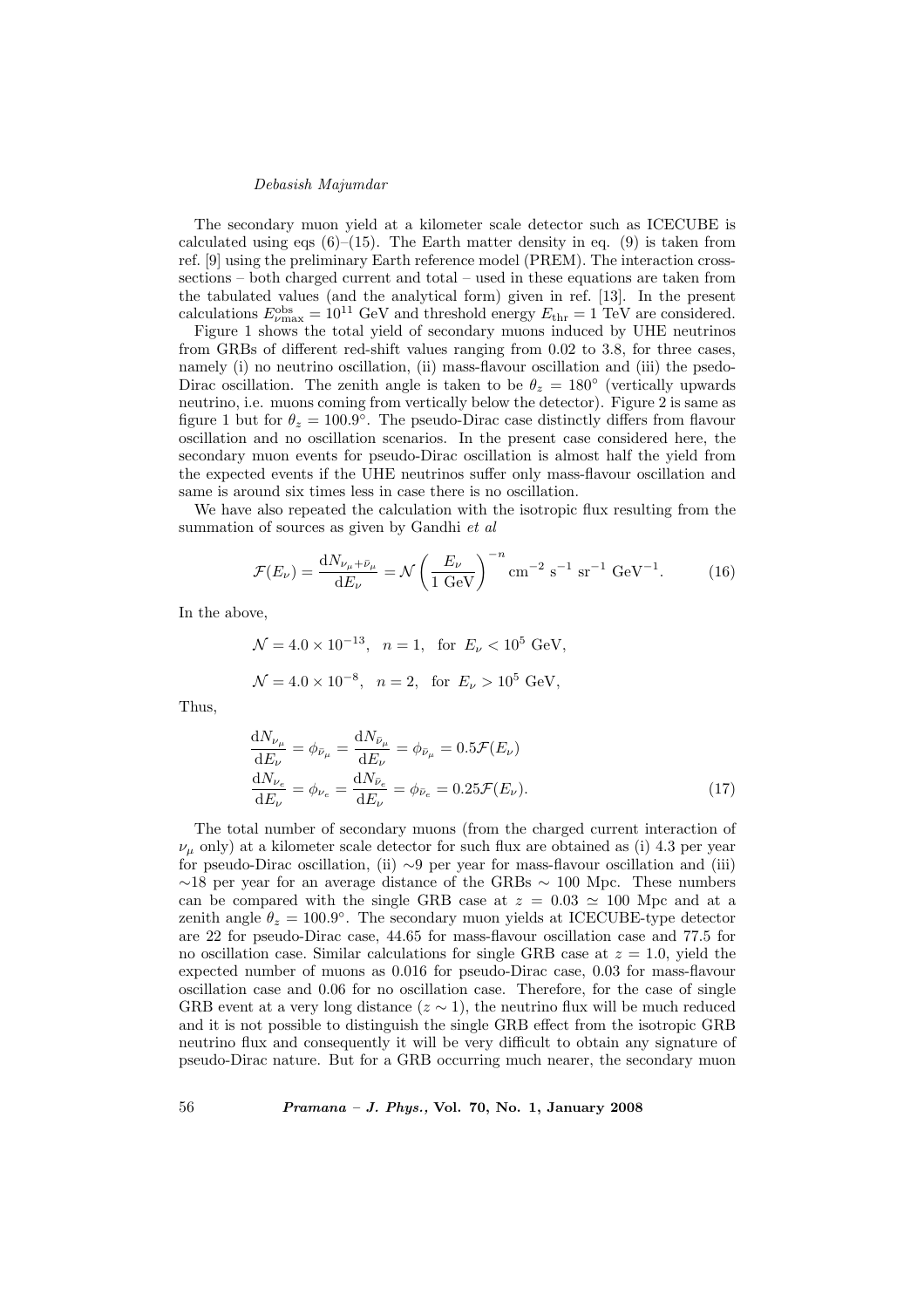

Figure 1. The comparison of total secondary muon yields in cases of (i) pseudo-Dirac oscillation, (ii) mass-flavour oscillation and (iii) no oscillation for ultra-high energy neutrinos from GRBs at different  $z$ -shift  $(z)$  distance. The zenith angle  $\theta_z$  is 180°. See text for other GRB parameters considered.

yield is considerably higher than the ones from the isotropic flux and thus raises the hope of being distinguished from the isotropic flux. Also, the muon yield for ordinary mass-flavour oscillation is almost double the yield for the case of pseudo-Dirac. This, along with the high muon yield from the neutrinos from a single GRB occurring comparatively nearer is encouraging for determining the pseudo-Dirac nature, if any, for the neutrinos.

In order to consider the signature of other neutrino flavours in the detector, we have also studied the neutrino signature from the shower events produced at the detector (kilometer scale) by neutral current interactions of all neutrino flavours as also the electromagnetic shower produced by the charged current interactions of  $\nu_e$ . For charged current interaction of  $\nu_{\tau}$  we have not considered the so-called 'double bang' events or 'lollipop' events as they are very difficult to detect and they are possibly significant in a narrow energy window. Instead, we consider here the decay channel of tau lepton [14] obtained from charged current interactions of  $\nu_{\tau}$ , where muons are produced following the interaction,  $\nu_{\tau} \to \tau \to \bar{\nu}_{\mu} \mu \nu_{\tau}$ . These muons can then be detected as muon tracks [15] in the kilometer-scale detector. Therefore, the number of muons from tracks are now obtained as the sum of the muon tracks from  $\nu_{\mu}$  (charged current interactions) and the same obtained from  $\nu_{\tau}$  as discussed. The event rate for the shower case is given by

Pramana – J. Phys., Vol. 70, No. 1, January 2008 57

# Ultra-high energy pseudo-Dirac neutrinos from GRB neutrinos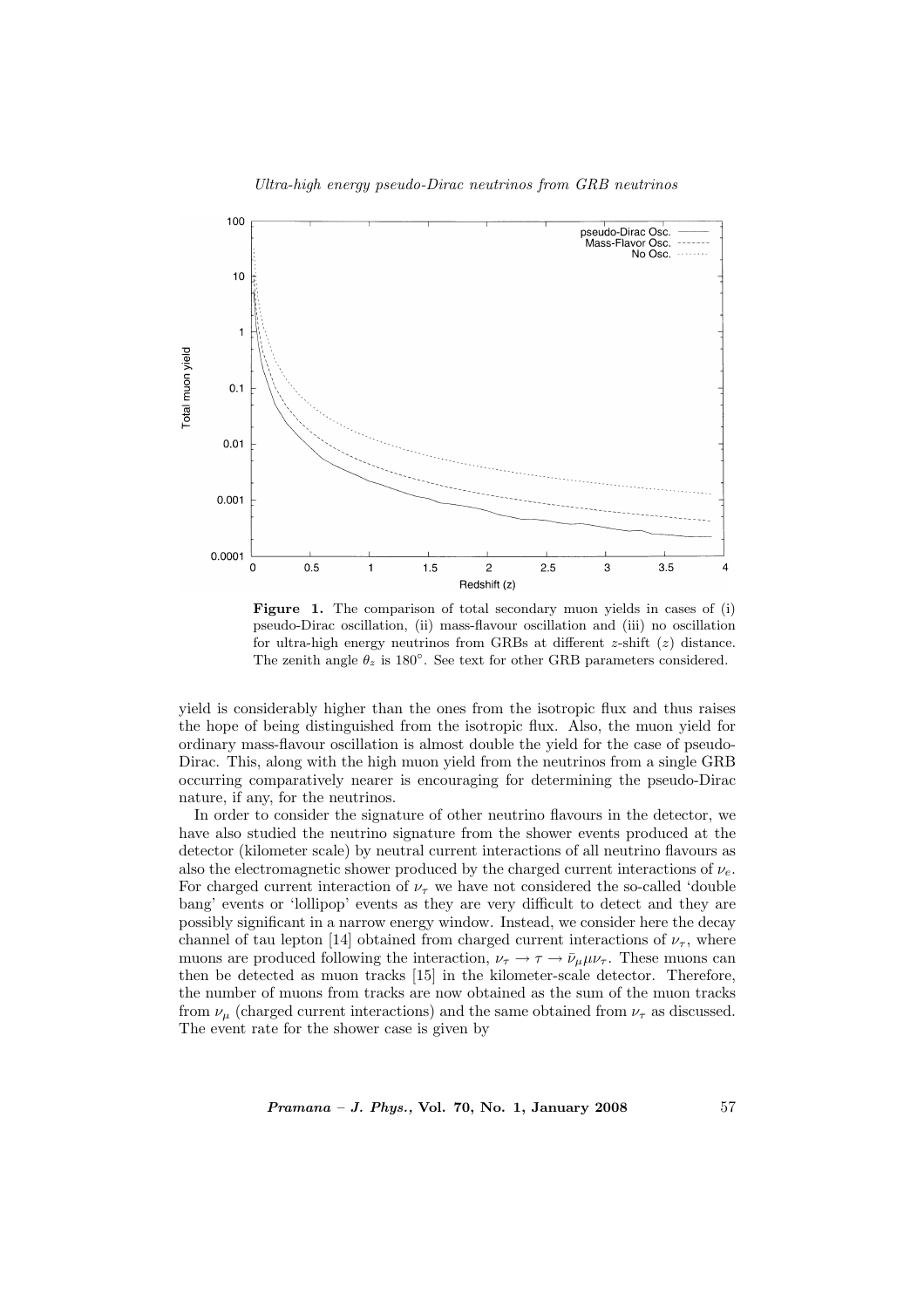

**Figure 2.** Same as figure 1 but for  $\theta_z = 100.9^\circ$ .

$$
N_{\rm sh} = \int dE_{\nu} \frac{dN_{\nu}}{dE_{\nu}} P_{\rm surv}(E_{\nu}) \times \int \frac{1}{\sigma^j} \frac{d\sigma^j}{dy} P_{\rm int}(E_{\nu}, y). \tag{18}
$$

In the above,  $\sigma^j = \sigma^{\rm CC}$  (for electromagnetic shower from  $\nu_e$  charged current interactions) or  $\sigma^{NC}$  as the case may be. In the above,  $P_{int}$  is the probability that a shower produced by the neutrino interactions will be detected and is given by

$$
P_{\rm sh} = \rho N_{\rm A} \sigma^j L,\tag{19}
$$

where  $\rho$  is the density of the detector material and L is the length of the detector  $(L = 1$  km for ICECUBE).

We have calculated the ratio  $(R)$  of total muon track events and shower events for the three scenarios, namely, pseudo-Dirac oscillation, mass-flavour oscillation and no oscillation. In the case of a single GRB at  $z = 0.03$  and  $\theta_z = 100.9^{\circ}$  these ratios are 2.55, 3.23 and 5.61 respectively for the three scenarios. For the isotropic flux, these ratios are found to be 2.95, 3.72 and 6.45 respectively. The results are summarised in table 1.

## 4. Conclusion

In this report, the possibility of probing pseudo-Dirac neutrino through ultra-high energy neutrinos from distant GRBs is considered. The difference of the muon

58 Pramana – J. Phys., Vol. 70, No. 1, January 2008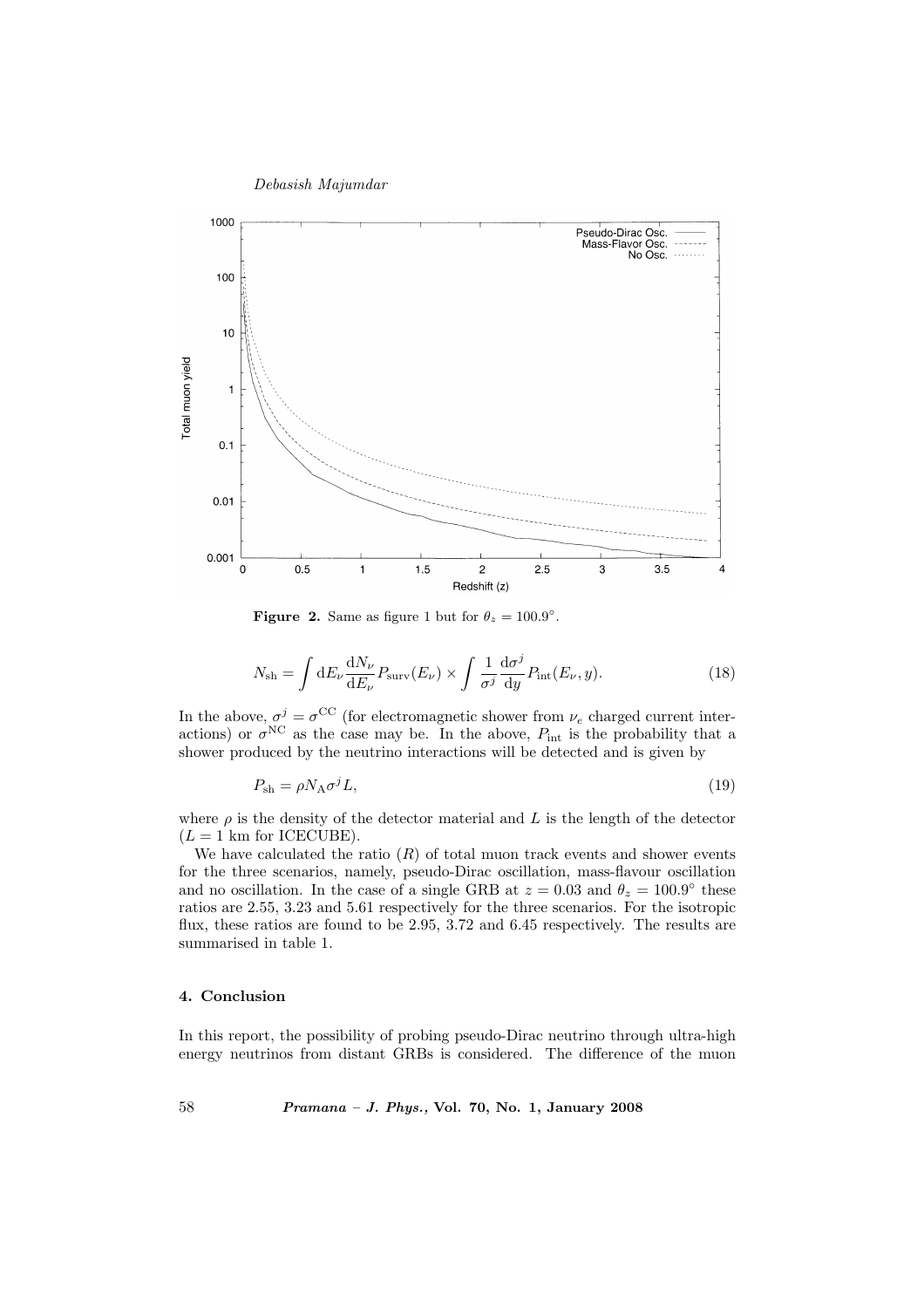| Red-shift<br>(z) | Muon vield       |                      |              | Muon-to-shower ratio |                      |              |
|------------------|------------------|----------------------|--------------|----------------------|----------------------|--------------|
|                  | Pseudo-<br>Dirac | Mass-flavour<br>Osc. | No.<br>Osc.  | Pseudo-<br>Dirac     | Mass-flavour<br>Osc. | No<br>Osc.   |
| 0.03<br>1.0      | 22<br>0.018      | 44.65<br>0.03        | 77.5<br>0.06 | 2.55<br>2.43         | 3.23<br>3.00         | 5.61<br>5.21 |

Table 1. The expected muon yields and muon-to-shower ratios for three different oscillation scenarios for GRBs with two red-shifts  $z = 0.03$  and 1.0.

yields for three cases, namely, pseudo-Dirac oscillations, flavour oscillations and no oscillation are demonstrated for GRBs with different z-shift values in the case of a kilometer-scale detector such as ICECUBE. The results for neutrino from a single GRB and neutrinos from all the GRBs producing a total isotropic flux are separately considered. It is found that for a single GRB at a low red-shift the muon yield is considerably higher than that obtained from the sum total isotropic flux from other GRBs and the muon yield for pseudo-Dirac case is almost twice that for mass-flavour oscillations. This is an encouraging indication for the possibility of identifying such signatures. If the detector size is increased, this possibility will be certainly improved. The shower produced by different neutrino flavours are also investigated and muon-to-shower ratios are calculated for various cases discussed above. In this case, we find that the difference is not significant enough both in terms of neutrino fluxes (single GRB and isotropic flux) and the nature of neutrino oscillations (pseudo-Dirac and mass-flavour) to make any effective comment. Of course, the uncertainty in initial GRB neutrino fluxes and the background at the detector may suppress the effects caused by possible pseudo-Dirac nature. Predicting more accurate GRB neutrino flux and precision measurements of neutrinoinduced muons (as also showers induced by UHE neutrinos) at such detectors or preferebly larger detector may throw more insight in detecting the pseudo-Dirac nature, if exists, in neutrinos.

#### References

- [1] IceCube Collaboration: J Ahrens et al, Proceedings of the 27th International Cosmic Ray Conference, Hamburg, Germany, 7–15 August 2001 (HE 2.5 19:36), 1237-1240, http://icecube.wisc.edu
- [2] L Wolfenstein, Nucl. Phys. B186, 147 (1981)
	- S T Petcov, Phys. Lett. B110, 245 (1982)
	- S M Bilenky and S T Petcov, Rev. Mod. Phys. 59, 671 (1987)
	- C Guinti, C W Kim and U W Lee, Phys. Rev. D46, 3034 (1992)
- [3] M Kobayashi and C S Lim, *Phys. Rev.* **D64**, 013003 (2001)
- [4] J F Beacom, N F Bell, D Hooper, J F Learned, S Pakvasa and T J Weiler, Phys. Rev. Lett. 92, 011101 (2004)
- [5] E Waxman and J Bahcall, Phys. Rev. Lett. 78, 2292 (1997)
- [6] N Gupta, Phys. Rev. D65, 113005 (2002)
- [7] N Gupta and P Bhattacharjee, eprint astro-ph/0108311